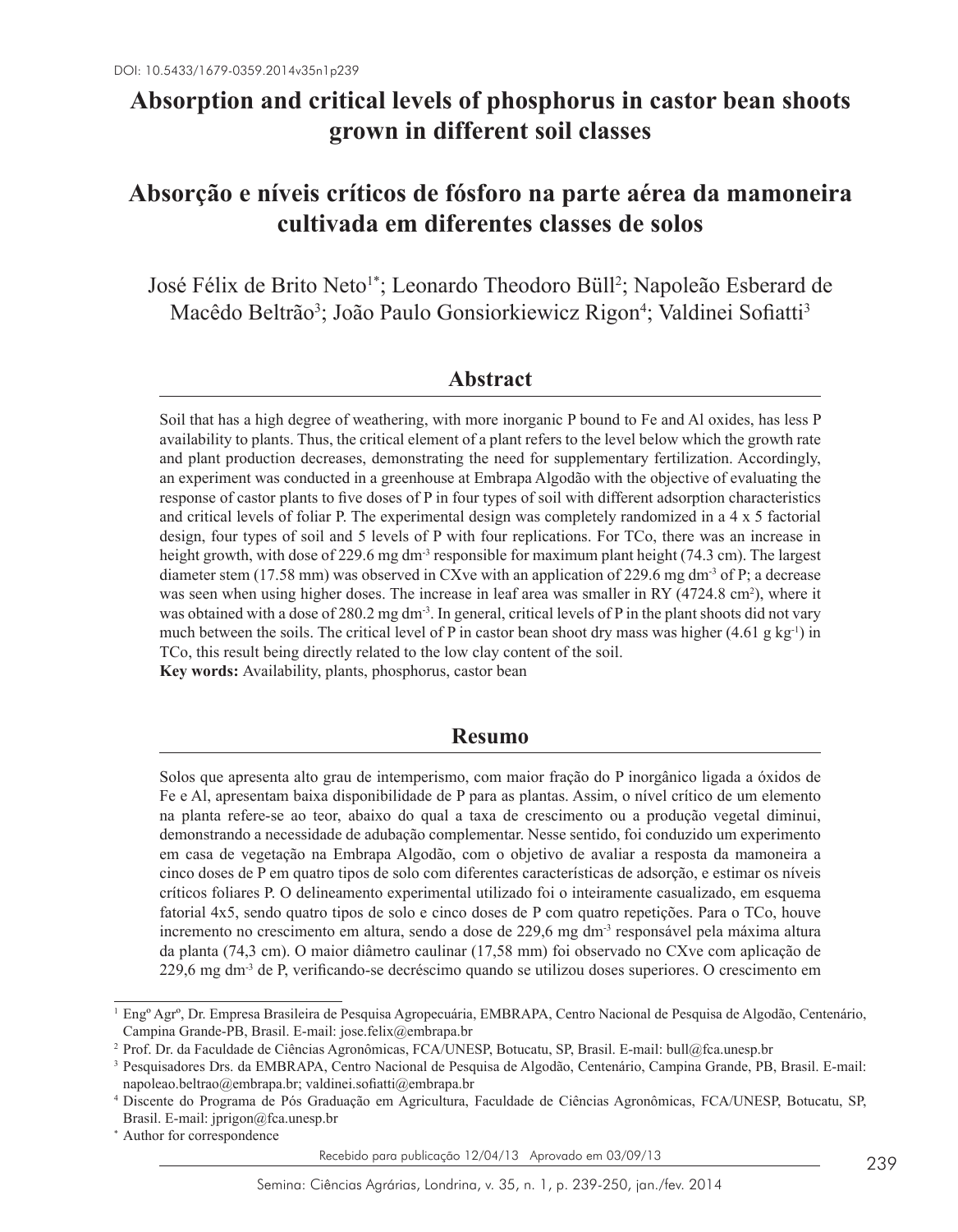área foliar foi menor no RY (4724,8 cm<sup>2</sup>) sendo obtida com a dose de 280,2 mg dm<sup>-3</sup>. De forma geral os níveis críticos de P na parte aérea da planta não variaram muito dentre os solos estudados. O nível crítico de P na massa seca da parte aérea da mamoneira foi maior  $(4.61 \text{ g kg}^{-1})$  no TCo, estando esse resultado diretamente relacionado com o baixo teor de argila desse solo.

**Palavras-chave:** Disponibilidade, plantas, fósforo, mamona

#### **Introduction**

The castor bean (Ricinus communis L.) is considered a rustic plant tolerant to water stress (BELTRÃO; AZEVEDO, 2007). Despite its hardiness, their growth and productivity may be reduced by several factors, such as low nutrient availability in the soil (COSTA et al., 2011). Among the major nutrients required by this plant, there is phosphorus, which plays multiple important roles in the plant; insufficiencies may interfere with oil content and fruit ripening (SEVERINO et al., 2006). Despite being considered one of the elements that limits the productivity of most crops, P is one of the macronutrients required in small quantities (GATIBONI, 2003). Some soils have a high degree of weathering, with large amounts of iron and aluminum oxides and clays of the kaolinite group of minerals that are characterized by the presence of loads (ALLEN; HAJEK, 1989). Thus, the soil may behave as a source of phosphorus when present in good quantity to supply P to the plants, or as a drain when P is adsorbed by colloids and becomes unavailable to plants.

With increased weathering, soils become more electropositive, passing the adsorbing anions more such as phosphates (NOVAIS; SMYTH, 1999). Many of these weathered soils, and some even less weathered, despite not having low total contents of P, appear deficient in available P due to the low solubility of the major forms of P they contain and the strong interaction of the phosphate with the soil, forming compounds of low solubility due to combinations with iron, aluminum, calcium, organic matter and other elements (ROLIM NETO et al., 2004). Chemical analysis of soil is the main tool for information about their fertility, and necessary to the recommendation for phosphorus in order to supply the nutritional needs of castor beans and increase their productivity. The objective of this work was to analyze initial growth and dry matter production and determine the critical level of P in castor bean plants in soils with different adsorption characteristics for P.

## **Materials and Methods**

The experiment was conducted in a greenhouse at the National Center for Cotton Research (Embrapa Algodão) in Campina Grande-PB, located at an altitude of 551 m with geographic coordinates 7º13'50"S latitude, 35º52'52"W longitude, Awi and climate (tropical wet) according to the Köppen classification, with an average annual temperature of 28.6  $\degree$ C and a minimum of 19.5  $\degree$ C. Samples of four soils with different chemical, physical and mineralogical characteristics, collected at depths of 0–30 cm, corresponding to topsoil, were brought to the experiment site (Embrapa Algodão, Campina Grande-PB). Soil samples Orthic Chromic Luvisol (TCo); Eutrophic Haplic Cambisol (CXbe); Fluvic (RY); Typical Eutrophic Cambisol (CXve), air dried and pressed through a 2 mm mesh sieve for physical and chemical characterization (Table 1) as Embrapa (1997). The experiment consisted of four soils and five doses of  $P_2O_5$  in a completely randomized design with four replicates. Each experimental unit consisted of a vase containing 20 dm-3 of soil and a castor bean plant, cultivar BRS Energia.

The soil samples were ground and air-dried, and then passed through a sieve with a mesh of 4 mm. Then the pots were conditioned and weighed to a constant weight of 23 kg. Each soil type received five doses of P, 0.0, 43.75, 87.5, 175, and 350 mg dm-3 for TCo and CXve, 0.0, 60, 120, 240 and 480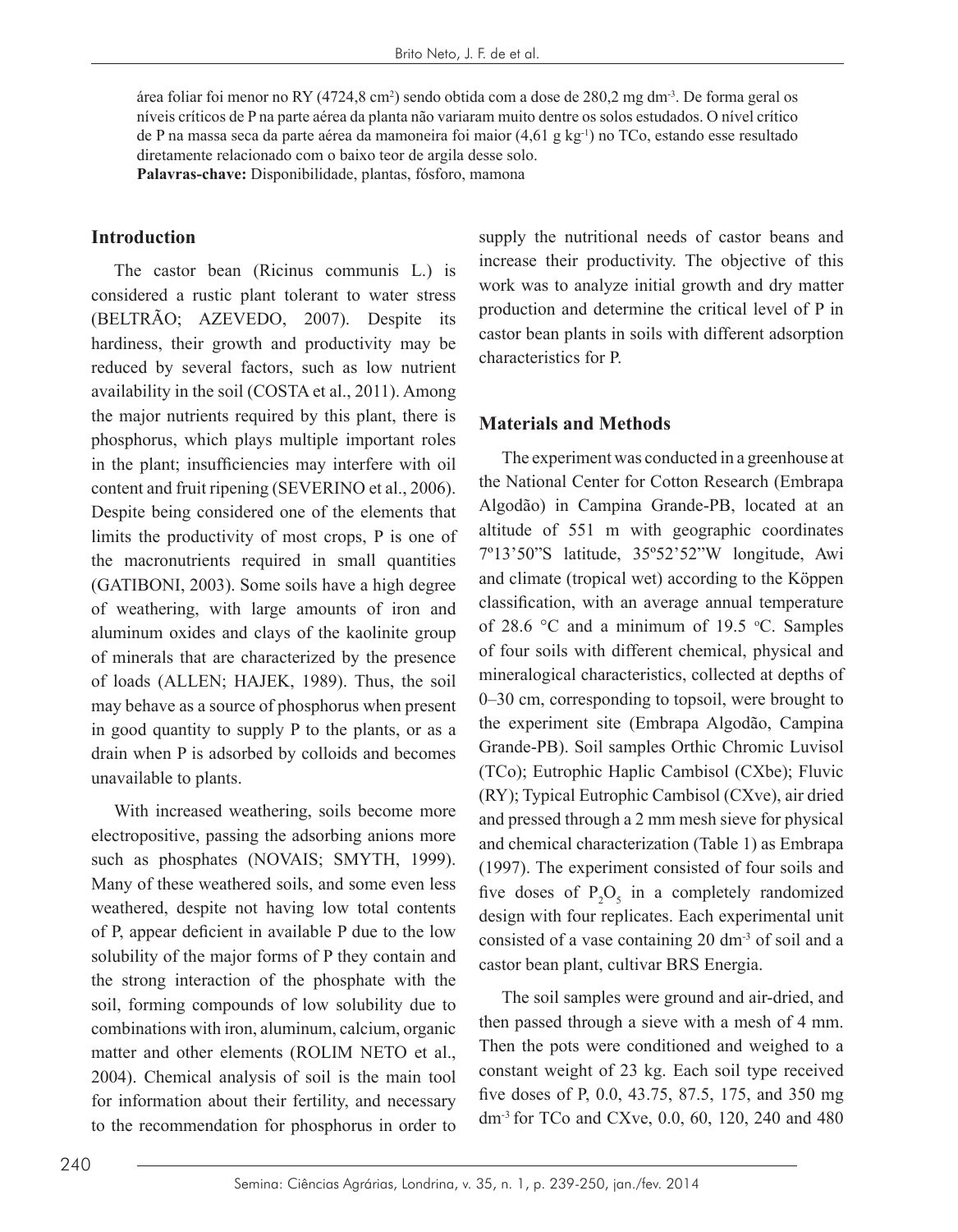mg dm-3 for CXbe and 0.0, 51.25, 102.5, 205 and 410 mg dm-3 for RY, using the triple superphosphate as a source of  $P_2O_5$ . The doses of  $P_2O_5$  for each soil type were determined according to the remaining P (Rem-P) following the methodology

of Alvarez et al. (2000). To supply other macro and micronutrients was applied a weekly nutrient solution (HOAGLAND; ARNOND, 1950) was applied with all essential nutrients except P.

Table 1. Chemical and physical characteristics of the four soils.

| <b>Characteristics</b>                                           | <b>Sois</b> |             |                        |             |
|------------------------------------------------------------------|-------------|-------------|------------------------|-------------|
|                                                                  | <b>TCo</b>  | <b>CXbe</b> | $\mathbf{R}\mathbf{Y}$ | <b>CXve</b> |
| pH H <sub>2</sub> O (1:2,5)                                      | 6,8         | 6,6         | 6,8                    | 6,5         |
| $Ca^{+2}$ (mmol <sub>c</sub> dm <sup>-3</sup> )                  | 76,9        | 182,1       | 145,3                  | 31,0        |
| $Mg^{+2}$ (mmol <sub>c</sub> dm <sup>-3</sup> )                  | 29,5        | 39,3        | 63,5                   | 20,5        |
| $\mathbf{Na}^+$ (mmol <sub>c</sub> dm <sup>-3</sup> )            | 1,1         | 0,7         | 1,1                    | 0,5         |
| $K^+$ (mmol <sub>c</sub> dm <sup>-3</sup> )                      | 5,1         | 13,5        | 4,8                    | 6,2         |
| $SB$ (mmol <sub>c</sub> dm <sup>-3</sup> )                       | 112,6       | 235,6       | 214,7                  | 58,2        |
| $H+AI$ (mmol <sub>c</sub> dm <sup>-3</sup> )                     | 12,4        | 38,0        | 28,1                   | 12,4        |
| $T$ (mmol <sub>c</sub> dm <sup>-3</sup> )                        | 125,0       | 273,6       | 242,8                  | 70,6        |
| $V(\%)$                                                          | 90          | 86          | 88                     | 82          |
| $Al^{+3}$ mmol <sub><math>\sigma</math></sub> dm <sup>-3</sup> ) | 0,5         | 0,5         | 0,5                    | 0,5         |
| $P$ mg dm <sup>-3</sup> (Melich-1)                               | 296,2       | 286,8       | 8,90                   | 22,5        |
| <b>M.O</b> (g kg <sup>-1</sup> )                                 | 11,2        | 28,8        | 20,9                   | 10,2        |
| <b>Rem-P</b> (mg $L^{-1}$ )                                      | 43,73       | 16,28       | 27,34                  | 41,34       |
| <b>MPAC</b> (mg $g^{-1}$ )                                       | 0,279       | 0,297       | 0,395                  | 0,293       |
| Sand $(g \, kg^{-1})$                                            | 726,4       | 716,8       | 450,1                  | 726,6       |
| Silt $(g \ kg^{-1})$                                             | 138,0       | 28,3        | 234,8                  | 148,0       |
| Clay $(g \ kg^{-1})$                                             | 135,6       | 254,9       | 330,0                  | 125,4       |

TCo: Chromic Orthic Luvisol; CXbe: Eutrophic Haplic Cambisol; RY: Fluvic; CXve: Typical Eutrophic Cambisol. SB: sum of bases; T: cation exchange capacity; V(%): base saturation; Rem-P: remaining phosphorus; MPAC: maximum adsorption capacity of phosphorus.

**Source:** Elaboration of the authors.

After application of the different P doses, the soil was incubated for a period of 15 days, adding distilled water in an amount corresponding to 50% of the field capacity of each soil. After the incubation period, the soil was maintained at 70% of field capacity, the water requirement being determined by the method of weighing the pot (PEREIRA et al, 2005), and then three seeds of castor BRS Energia were sown per pot. Ten days after germination thinning was done, leaving one plant per pot. At the end of the experiment plant height, stem diameter, leaf area, and dry mass were measured. Height was measured with a millimeter ruler, measuring from the neck to the apex of the plant. The diameter

was measured with the aid of a digital caliper. The leaf area was determined by measuring the length and width of the sheets. The shoot dry weight was determined by separating the plant stem and leaves. Then the plant material was washed, first in running water and then with distilled water. The material was dried in an oven with forced air circulation at 65 °C until a constant weight was achieved and then weighed on an analytical balance accurate to 0.01 g to obtain the dry weight. The shoot dry mass was ground in a Wiley type mill, digested by sulfuric acid digestion (TEDESCO, 1995) and the P in the extracts assayed by colorimetry (BRAGA; DEFELIPO, 1974).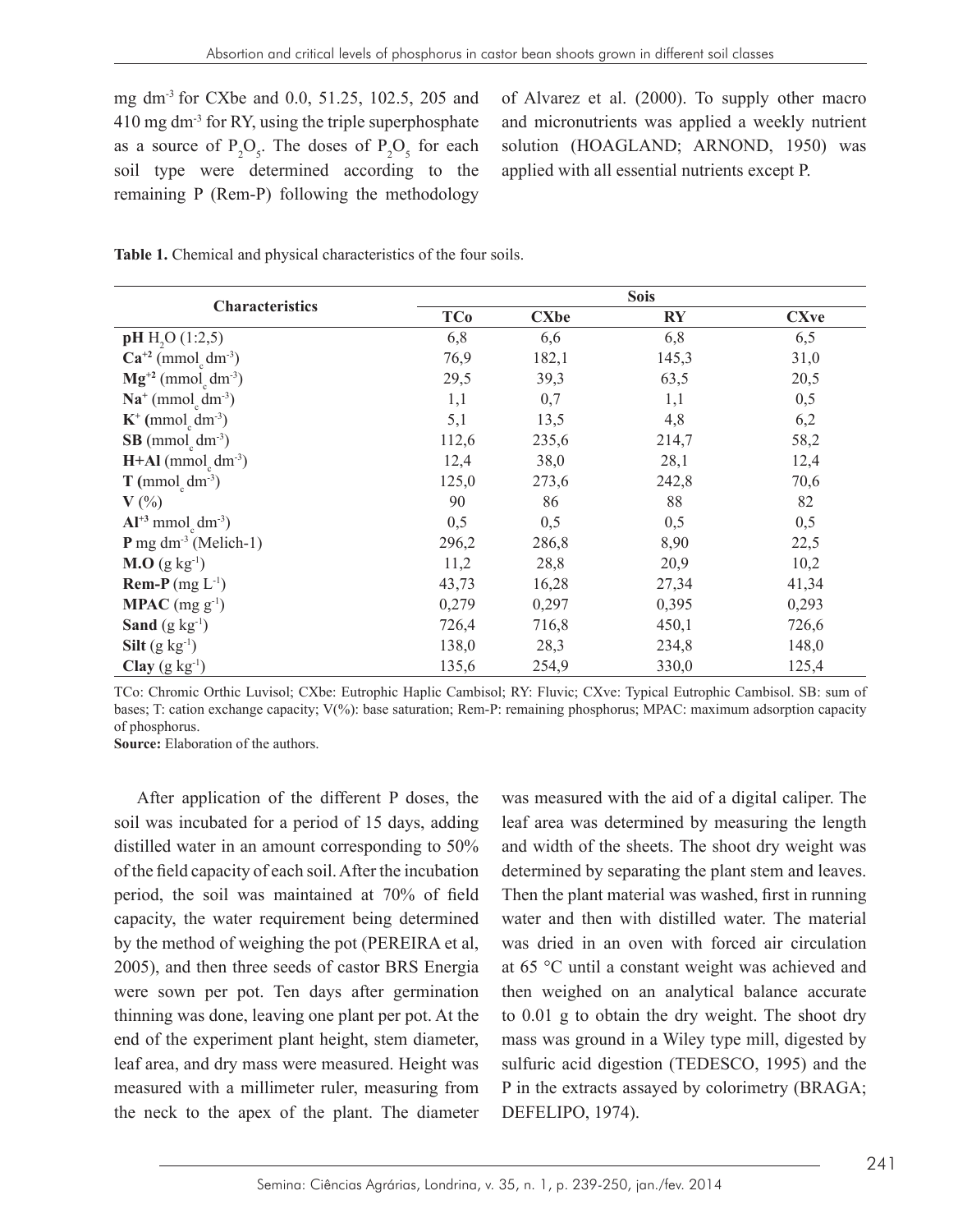Dry matter production corresponding to 90% Results and Discussion of the "maximum physical efficiency" (MEF) (P dose responsible for maximum plant dry  $\frac{1}{2}$  matter production) was considered as "maximum" economic efficiency" (MEE). Regression equations were adjusted relating dry weight and the amount of P accumulated in the shoots as variables of the P doses applied. The critical level of P in shoots was obtained by substituting the value of the P dose to 90% of the maximum in the regression equation between P content in dry matter and P dose applied.  $\frac{1}{2}$  to phosphorus fertilization for growth traits, such

### **Results and Discussion**

 $\frac{1}{2}$  maximum physical emerging  $\frac{1}{2}$  (MLT) The data relating to plant height growth dependence on the P doses for the four soils (TCo CXbe, RY and CXve) are shown in Figure 1. In general, it was observed that the application of increasing doses of P increased plant height with a quadratic polynomial fit for both soils, reducing The data relating to plant height growth dependence on the P doses for the four soils (TCo CXbe,  $\epsilon$  applied. The efficial fever of  $\epsilon$  in shoots was the time for a given level of P applied to the soil. Experiment by substituting the value of the  $\overline{1}$  dose to Severino et al. (2006) working with this same cultivar in field conditions, also found crop response to phosphorus fertilization for growth traits, such as height and stem diameter. crop response to phosphorus fertilization for growth traits, such as height and stem diameter.





**Source:** Elaboration of the authors. **Source:** Elaboration of the authors.

With TCo, an increase in height growth was found with P dose, with a dose of 229.6 mg dm-3 responsible for the maximum height (74.3 cm), and with a decrease in height with the application of higher doses (Figure 1A). With CXbe (Figure 1B), the height increased up to a dose of 331.8 mg dm-3, which was responsible for a height of 75.98 cm; however, the application of higher doses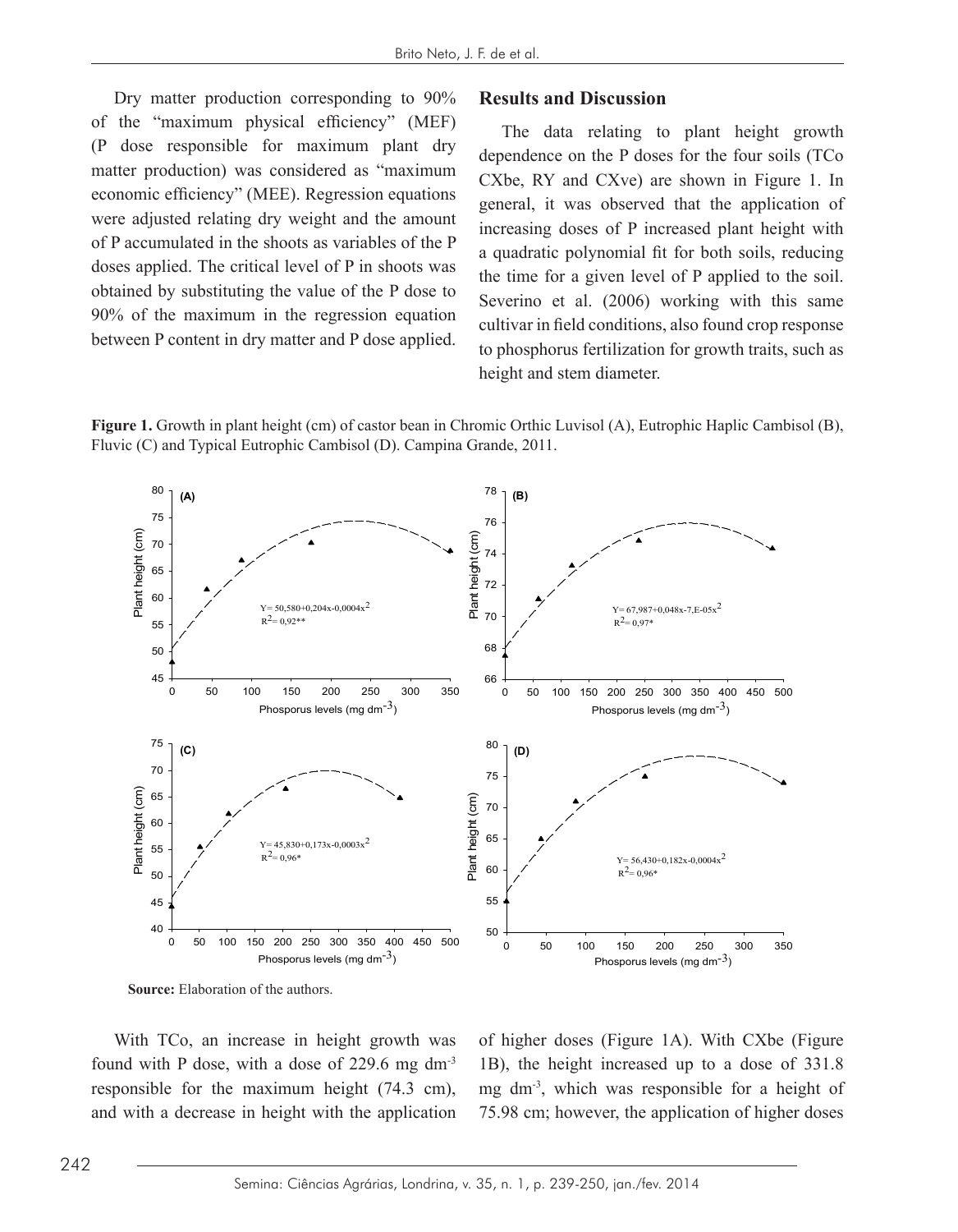caused reductions in plant height. Despite the small difference in height in the soil TCo and CXbe, there was a considerable difference in the amount of P applied to these soils to obtain similar heights, which probably resulted from the greater fixing capacity for P in CXbe.

In the case of RY (Figure 1C), we found the lowest plant height (69.9 cm) among the soils, this time related to a dose of  $277$  mg dm<sup>-3</sup> applied P. This result is probably due to its high clay content (Table 1) and consequently its high P fixing capacity competing strongly with the plant for P, so it is necessary to apply higher doses of P in order to raise the level of P in soil solution. However, the greatest plant height (78.3 cm) was obtained at a dose of 223.2 mg dm-3 with CXve, demonstrating its low P fixing capacity, making a greater amount of P available to the plants (Figure 1D). Almeida Júnior et al. (2009), evaluating the response of BRS Nordestina to different doses of phosphorus, also concluded that the castor bean responds to fertilization, displaying increases in growth parameters with increasing levels of P applied to the soil.

Significant effects of P dose on the variable stem diameter, adjusted to the quadratic polynomial model, verified that the variable decreased when the highest doses were used in both soils. With TCo (Figure 2A), we observed an increase in stem diameter, with the maximum diameter (17.12 mm) achieved with a dose of 243.3 mg dm-3, and with a decrease in stem diameter with further application of a higher dose. Possibly the effect of phosphorus in improving the stem diameters of castor bean plants is due to the fact that this nutrient plays a structural function, forming a part of organic compounds vital to the growth of plants, especially ATP, vital as an energy transfer agent for every organic synthesis event in a plant (PRADO, 2008). However, excessive P may compromise the growth and production of plants due to the reduction of  $CO<sub>2</sub>$ and starch synthesis, besides causing an unbalanced nutrition, particularly with Cu, Fe, Zn and Mn, as noted Abreu, Lopes and Santos (2007) working with P doses exceeding 66.49 kg<sup>-1</sup> for the castor bean.

In CXbe (Figure 2B), we observed behavior similar to TCo, with maximum stem diameter  $(16.90 \text{ mm})$  observed with a dose of 318.9 mg dm<sup>-3</sup>. According Novais and Smyth (1999), this behavior can be explained based on the clay content and higher FCP that soil, making it necessary, higher doses of P relative to the values observed for stem diameter in TCo, which has lower FCP, agreeing with the observations made by Bonfim et al. (2004), working with Brachiaria brizhanta, verified influence of FCP on the critical levels of P in plants, observing lower values in soils with higher FCP and high clay content. As for RY, there was a similar behavior, with an increase in stem diameter (16.3 mm) for the dose of 270.6 mg dm<sup>-3</sup>, with a decline in this variable at still higher doses (Figure 2C). This result is consistent with the results observed for plant height in the same soil, which may be related to characteristics of this soil such as high clay content, giving the soil a high FCP. Almeida Júnior et al. (2009) and Martins et al. (2010) also found quadratic adjustment for height and stem diameter of castor bean plants subjected to increasing doses of P.

The largest diameter stem (17.58 mm) was observed in CXve with application of 229.6 mg dm-3 of P, followed by variable decreases when higher doses of P were used (Figure 2D). These results are similar to those observed with TCo and can thus be explained by the low clay content and hence lower FCP, which results in less competition with the soil by the plant for available P. Mesquita et al. (2012) working with P levels in castor bean found no significant effect of this element on the stem diameter of the plants, however, Almeida Júnior et al. (2009) observed effects of P rates (0, 3, 6, 9, 12 and 15 g plant<sup>-1</sup>) in the initial development of castor bean plants.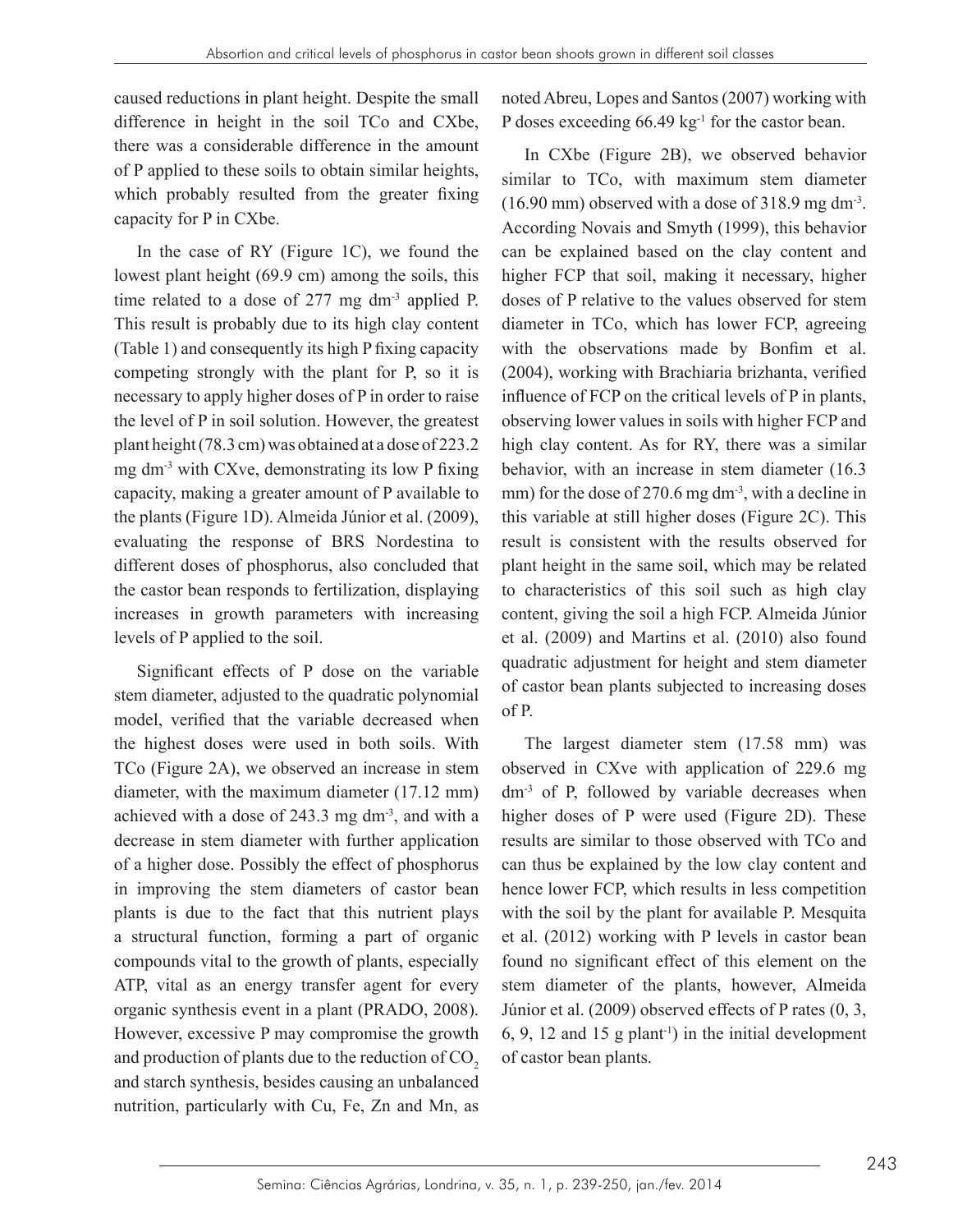

**Figure 2.** Growth in plant stem diameters (mm) of castor bean in Chromic Orthic Luvisol (A), Eutrophic Haplic Cambisol (B), Fluvic (C) and Typical Eutrophic Cambisol (D). Campina Grande, 2011. **Figure 2.** Growth in plant stem diameters (mm) of castor bean in Chromic Orthic Luvisol (A), Eutrophic Growth in plant stem diameters (mm) of castor bean in Chromic Orthic Luvisol  $(A)$ , E

**Source:** Elaboration of the authors. **Source:** Elaboration of the authors.

up to a dose of 309.3 mg dm<sup>-3</sup>. These results are<br>Equation the  $\alpha$ probably related to the chemical characteristics of  $\frac{1}{2}$  annihilation respects the leaf area of the castor be the soil, such as its clay content  $(254.9 \text{ g kg}^{-1})$ , due  $\frac{appricu \text{ increase}}{(\text{Figure 3D})}$ For leaf area the behavior was found to be similar to that seen with other variables (Figure 3A, B, C and D). For soil TCo, there was an increase in leaf area up to a dose of 228.3 mg dm-3; however, application of higher doses promoted decreases in the leaf area of the castor bean (Fig. 3A). In CXbe soil (Figure 3B), there was an increase in leaf area to the high fixing capacity of this soil for P and thus requiring a high dose of P to increase the area leaf.

The leaf area of the RY soil (Figure 3C) showed similar results to that observed with CXbe; however, the castor leaf area in RY obtained was lower (4724.8  $\text{cm}^2$ ) with a dose of 280.2 mg dm<sup>-3</sup>. These results confirm those found by Almeida Júnior et al. (2009), who evaluated escalating doses of phosphorus and found that the leaf area of BRS Nordestina showed a quadratic response to increasing doses of P,

n with other variables (Figure 3A, stage of culture. Jeschke et al., (1996) studying the D). For soil TCo, there was an increase in effect of P on leaf development in castor beans, up to a dose of 228.3 mg dm<sup>-3</sup>; however, noted that leaf area was affected by a low supply of on of higher doses promoted decreases in phosphorus because plants grown in solution with  $\frac{1}{2}$ The solution of the solution characteristics of the solution of the solution of the solution of the solution of  $P$ . highlighting the importance of nutrition in the early an adequate supply had 23% greater leaf area than

> applied increased the leaf area of the castor bean For the CXve soil, increasing the dose of  $P_2O_5$ (Figure 3D) up to 240.6 mg dm-3, this dose being responsible for most of the increase in leaf area  $(4621.01 \text{ cm}^2)$ . It was possible to observe similar behavior in the results for leaf area in soils TCo and CXve, considering the P doses responsible for maximum leaf area. This similarity is directly related to the characteristics of these soils; those which showed the lowest clay content also exhibited the lowest P fixing capacity and a greater amount of P available to plants. Machado et al. (2011) working with P availability in soils with different textures,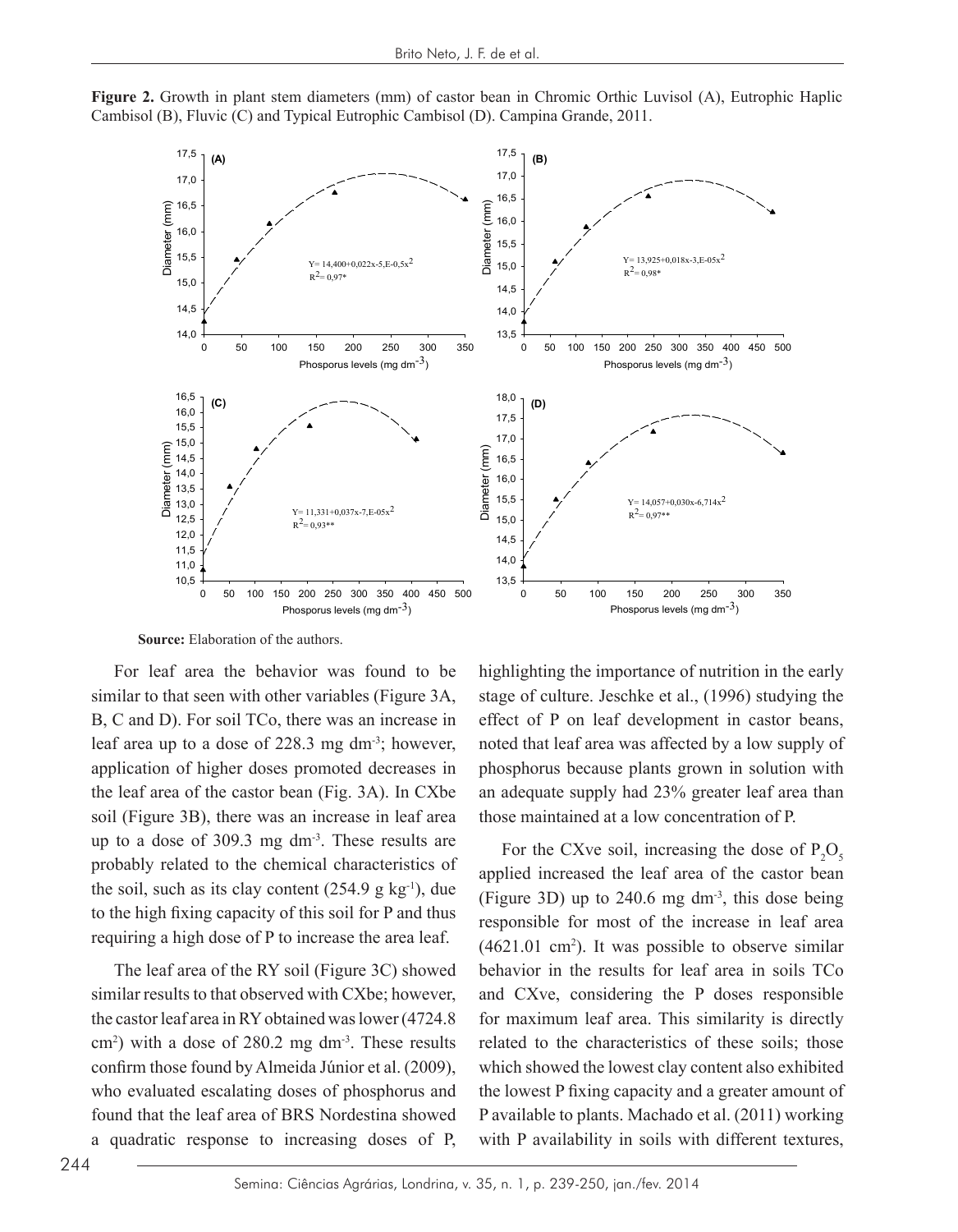observed an increased availability of P in sandy results corroborate Falcão and Silva (2004) soil, noting the need to manage the phosphorus, found lower P adsorption in sandy soils than i considering the clay content and soil FCP. These more.

results corroborate Falcão and Silva (2004), who found lower P adsorption in sandy soils than in clay more.





**Source:** Elaboration of the authors.

In general, in the results of this study it was found that castor plants greatly increase their growth with phosphate. According to Pacheco et al. (2008), the yield of castor bean is more influenced by phosphorus, disagreeing with the results found by Severino et al. (2006), who found greater response to nitrogen, followed by phosphorus and potassium. Silva et al. (2012) observed a significant increase in productivity of castor bean yield of 1,116 kg ha<sup>-1</sup> at a dose of 134.10 kg ha<sup>-1</sup> of  $P_2O_5$ . Increased productivity in the castor bean was also observed by Oliveira et al. (2010) in a study conducted with increasing doses of  $P_2O_5$ . Soils with higher clay contents adsorb greater quantities of P, which makes it necessary to fertilize with higher doses of phosphate fertilizer. Moreover, in soils with low levels of clay, a lower amount of phosphate fertilizer is needed to achieve good growth of the castor plant. Thus, recommendations for phosphorus fertilization should be based on the levels of phosphorus in the soil and its clay content. According to Costa et al. (2006), due to the high FCP of clayey soils, only achieved a small change in the amount of P in the soil solution, applying very high doses of P, which are no longer economic.

The curves for dry matter production in castor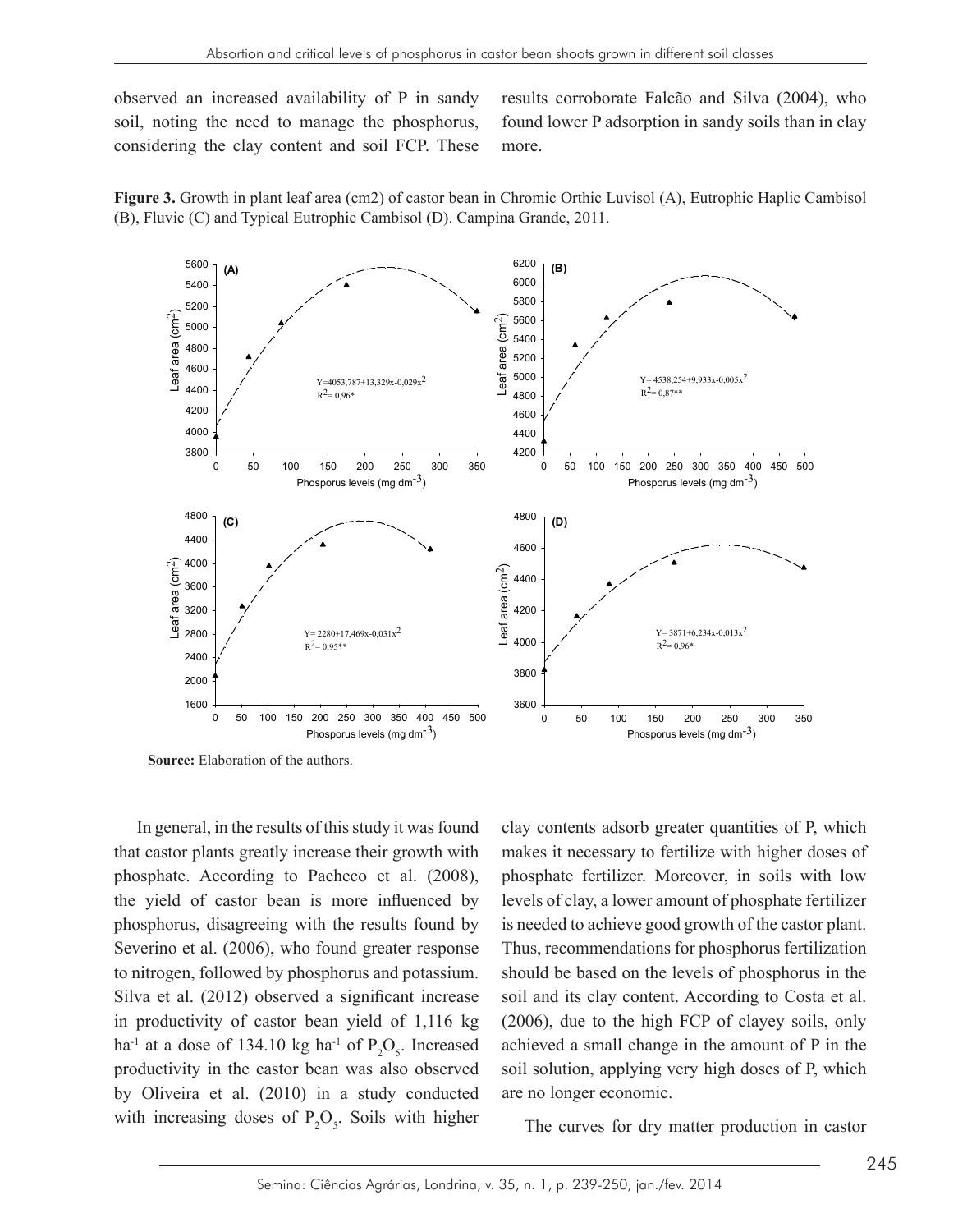bean shoots in response to phosphorus levels applied to TCo, CXbe, RY and CXve are presented in Figure 4. The production of dry mass in the shoots according to applied P rates was adjusted to quadratic models with high coefficients of determination and decreasing increments (Mitscherlich) between doses of P and shoot dry matter production. Similar behavior was observed by Almeida Júnior et al. (2009) in a study conducted with increasing doses of phosphorus on the growth of castor bean, verifying quadratic fit to the accumulation of total dry matter increments up to a dose of 8.8 g plant<sup>-1</sup> (44.8 g), however, higher doses of P decreased the accumulation of total dry matter of the castor.

The shoot dry matter production ranged from 34.65 to 33.55 g pot<sup>-1</sup> in soils with lower clay contents and higher Prem contents (CXve and TCo) (Figure 4A and 4D), respectively. Thus, we can see  $\blacksquare$  P was needed to obtain 27.4 that the highest shoot dry matter yield was obtained in soils with poor fixing capacity for P. The soil clay

content presented TCo and Prem of 135 and 250 respectively and maximum economic efficiency  $(34.65 \text{ g pot}^{-1})$  was Achieved with an Estimated dose of 87.94 mg dm-3. Similar behavior was observed for CXve, which had a clay content of  $125.4$  g kg<sup>-1</sup>. In this soil, maximum economic efficiency (33.55 g pot-1) was obtained with an estimated P dose of 104.33 mg dm-3.

In soils with higher clay content (CXbe and RY) shoot dry weights ranged from 31.86 to 27.43 g pot<sup>-1</sup> (Figure 4B and 4C), respectively. These soils, which have a higher phosphorus adsorption fixing also required the highest doses of P. For CXbe, with  $254.9$  g kg<sup>-1</sup> clay, the maximum economic efficiency  $(31.86 \text{ g }$  pot<sup>-1</sup>) was related to an estimated dose of 33.55 g pot<sup>1</sup> in soils with lower clay 132.18 mg dm<sup>-3</sup> of P. For RY, with a clay content and higher Prem contents (CXve and TCo) of 330 g  $kg<sup>-1</sup>$ , an estimated dose of 124.63 mg dm<sup>-3</sup> P was needed to obtain  $27.43$  g pot<sup>-1</sup> of shoot dry matter production (Figure 4B and 4C).



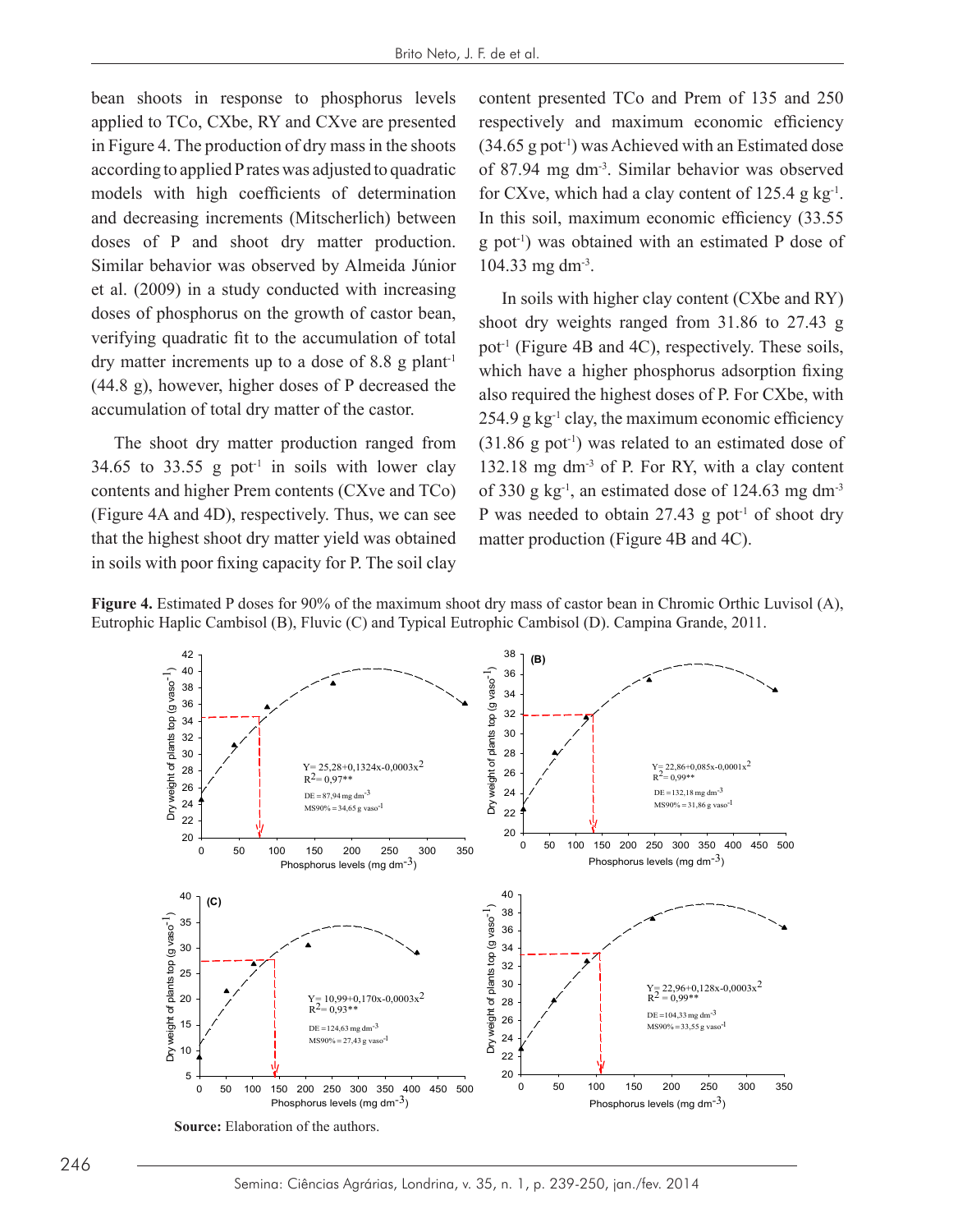These results demonstrate that a higher dose of P evident is needed in soils with a higher fixing capacity for P (CXbe and RY), for mass production of dry matter with CXbe and RY (Figure 4B and 4C), per unit P, confirming the high fixing capacity of optimizes the low concentration of P in these soils for P. Based on the results, the importance that is available, yielding more biomass p of clay on P adsorption and availability to plants is

evident. Novais and Smyth (1999) reported that in Is with a higher fixing capacity for P soils with high P adsorption capacities, as is the case with CXbe and RY (Figure 4B and 4C), the plant optimizes the low concentration of P in solution that is available, yielding more biomass per unit of absorbed P than in soils with low P fixing capacities.





**Source:** Elaboration of the authors. **Source:** Elaboration of the authors.

The phosphorus content in the shoot dry weight of the plants showed a quadratic fit to the P concentration in the soil (Figure 5A, B, C and D). According to the literature (NOVAIS; SMYTH, 1999), soils with greater fixing capacity of P, have lower levels of P in the plant, whereas in soil, the P critical level is higher for soils with low fixing capacity. In general, the critical levels of P in the shoots of the plants did not vary much among the soils. The critical level of P in shoots was highest

horus content in the shoot dry  $(4.61 \text{ g kg}^{-1})$  in TCo (Figure 5A). Muniz et al. (1985) found a wide range of variations between critical levels of P in shoots of soybean plants grown in soils with different capacities for phosphorus adsorption, with the lowest values observed in soils with higher P fixing capacity. The critical level of P in shoots of CXbe checked the soil was  $4.32$  g kg<sup>-1</sup>, the lowest value found for any of the soils (Figure 5B). This result is probably directly related to its high clay content (254.9 g  $kg^{-1}$ ), so that there is greater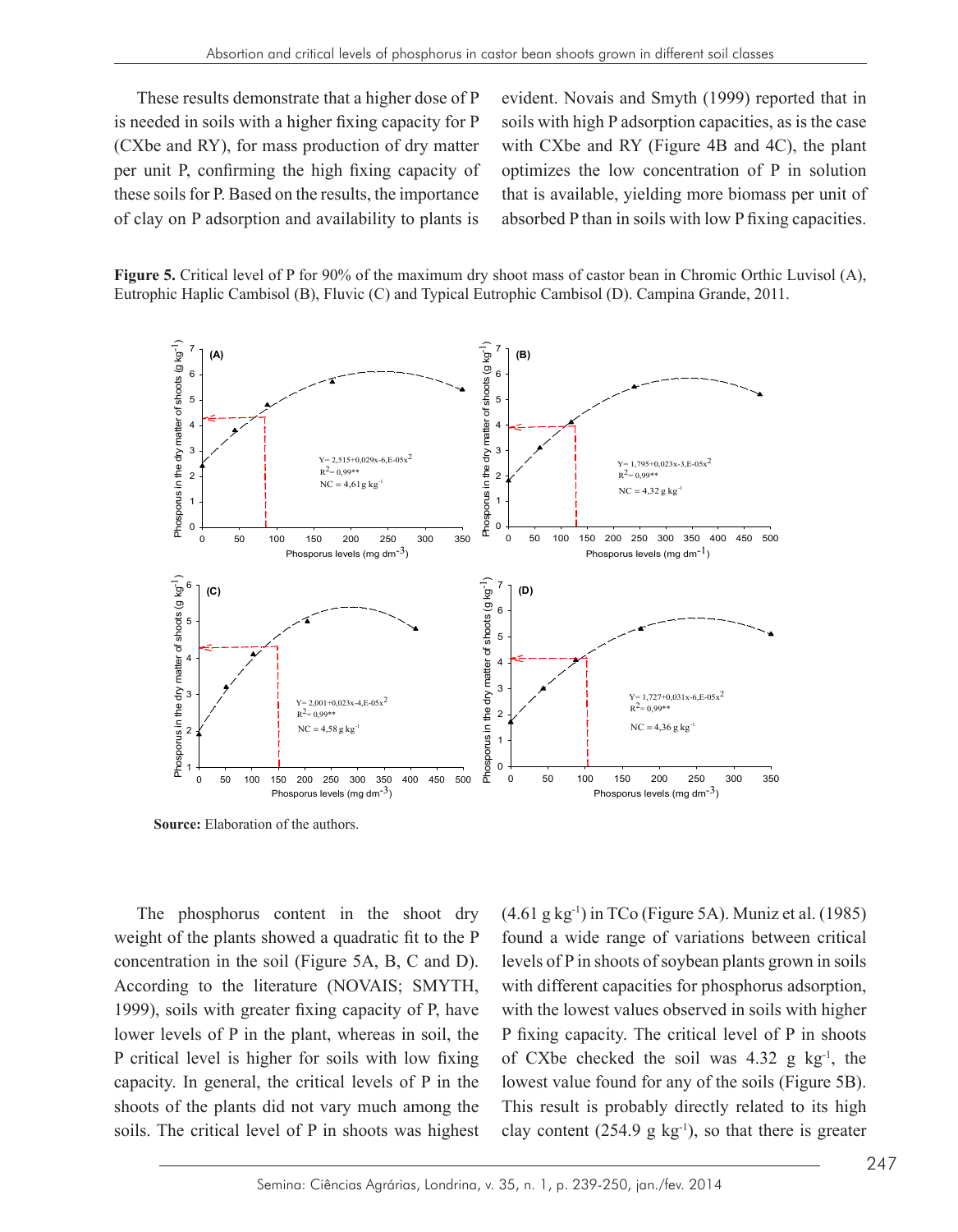P adsorption, rendering it unavailable to plants. However, RY soil showed a high critical P content  $(4.58 \text{ g kg}^{-1})$  even with a high P fixing capacity due to a high clay content  $(330 \text{ g kg}^{-1})$ , in disagreement with studies in the literature (NOVAIS; SMYTH, 1999; BEDIN et al., 2003) that demonstrate the greater the P fixing capacity of the soil, the low the critical level of P in plants (Figure 5C). Probably, besides the clay content in this soil, its mineralogy also interfered with the availability of this element, and therefore with critical levels of P in the plants.

In an experiment with samples of four lowland soils, Fernandes et al. (2000) determined that critical levels of P for dry matter production by bean shoots were inversely related to the P fixing capacity. In the case of CXve (Figure 5D) the critical level of P was found to be  $4.36$  g kg<sup>-1</sup>, a result that disagrees with studies in the literature (BONFIM et al., 2004; FARIAS et al., 2009), taking into account the low fixing capacity of this soil.

## **Conclusions**

The variables plant height, stem diameter and leaf area were significantly influenced by P dose, with the highest average observed in soil CXve with 125.4 g  $kg^{-1}$  clay;

In TCo, with  $135.6$  g kg<sup>-1</sup> clay, the greatest shoot dry matter production was obtained with a dose of 87.94 mg dm<sup>-3</sup> P, while in soil RY with 330 g  $kg^{-1}$ clay, the highest dry matter yield was obtained with a dose of 124.63 mg dm-3 P;

The critical level of P for castor bean shoot dry mass was the highest  $(4.61 \text{ g kg}^{-1})$  in TCo, which a has the highest clay content.

# **References**

ABREU, C. A.; LOPES, A. S.; SANTOS, G. Micronutrientes. In: NOVAIS, R. F.; ALVAREZ, V. V. H.; BARROS, N. F.; FONTES, R. L. F.; CANTARUTTI, R. B.; NEVES, J. C. L. (Ed.). *Fertilidade do solo.* Viçosa: SBCS/UFV, 2007. p. 645-736.

ALLEN, B. L.; HAJEK, B. F. Mineral occurrence in soil environments. In: DIXON, J. B.; WEED, S. B. *Minerals in soil environments*. 2. ed. Madison: Soil Science Society of America, 1989. p. 199-278.

ALMEIDA JUNIOR, A. B.; OLIVEIRA, F. A.; MEDEIROS, J. F.; OLIVEIRA, M. K. T. de.; LINHARES, P. C. F. Efeito de doses de fósforo no desenvolvimento inicial da mamoneira. *Revista Caatinga*, Mossoró, v. 22, n. 1, p. 217-221, 2009.

ALVAREZ, V. V. H.; NOVAIS, R. F.; DIAS, L. E.; OLIVEIRA, J. A. Determinação e uso do fósforo remanescente. *Boletim Informativo da Sociedade Brasileira de Ciência do Solo,* Viçosa, MG, n. 25, p. 27- 32, 2000.

BEDIN, I.; FURTINI NETO, A. E.; RESENDE, A. V.; FAQUIN, A.; TOKURA, A. M.; SANTOS, J. Z. L. Fertilizantes fosfatados e produção da soja em solos com diferentes capacidades tampão de fosfato. *Revista Brasileira de Ciência do Solo,* Viçosa, MG, v. 27, n. 4, p. 639-646, 2003.

BELTRÃO, N. E. de. M.; AZEVEDO, M. P. de. Fitologia. In: AZEVEDO, D. M. P.; BELTRÃO, N. E. de M. (Ed.). *O agronegócio da mamona no Brasil.* 2. ed. rev. e ampl. Campina Grande: EMBRAPA Algodão, 2007. p. 117- 137.

BONFIM, E. M. S.; FREIRE, F. J.; SANTOS, M. V. F.; SILVA, T. J. A.; FREIRE, M. B. G. S. Níveis críticos de fósforo para brachiaria brizantha e suas relações com características físicas e químicas em solos de Pernambuco. *Revista Brasileira de Ciência do Solo*, Viçosa, MG, v. 28, n. 2, p. 281-288, 2004.

BRAGA, J. M.; DEFELIPO, B. V. Determinação espectrofotométrica de fósforo em extratos de solo e material vegetal. *Revista Ceres*, Viçosa, MG, v. 21, n. 1, p. 73-85, 1974.

COSTA, F. X.; BELTRAO, N. E. de M.; MELO FILHO, J. S.; SILVA, D. P.; DANTAS, G. F.; SILVA, F. E. de A. Avaliação da fisiologia e bioquímica da mamoneira em função da aplicação de composto orgânico de lixo e torta de mamona como fertilizantes. *Engenharia Ambiental,* Espírito Santo do Pinhal, v. 8, n. 1, p. 101-109, 2011.

COSTA, J. P. V.; BARROS, N. F.; ALBUQUERQUE, A. W.; MOURA FILHO, G.; SANTOS, J. R. Fluxo difusivo de fósforo em função de doses e da umidade do solo. *Revista Brasileira de Engenharia Agrícola e Ambiental*, Campina Grande, v. 10, n. 4, p. 828-835, 2006.